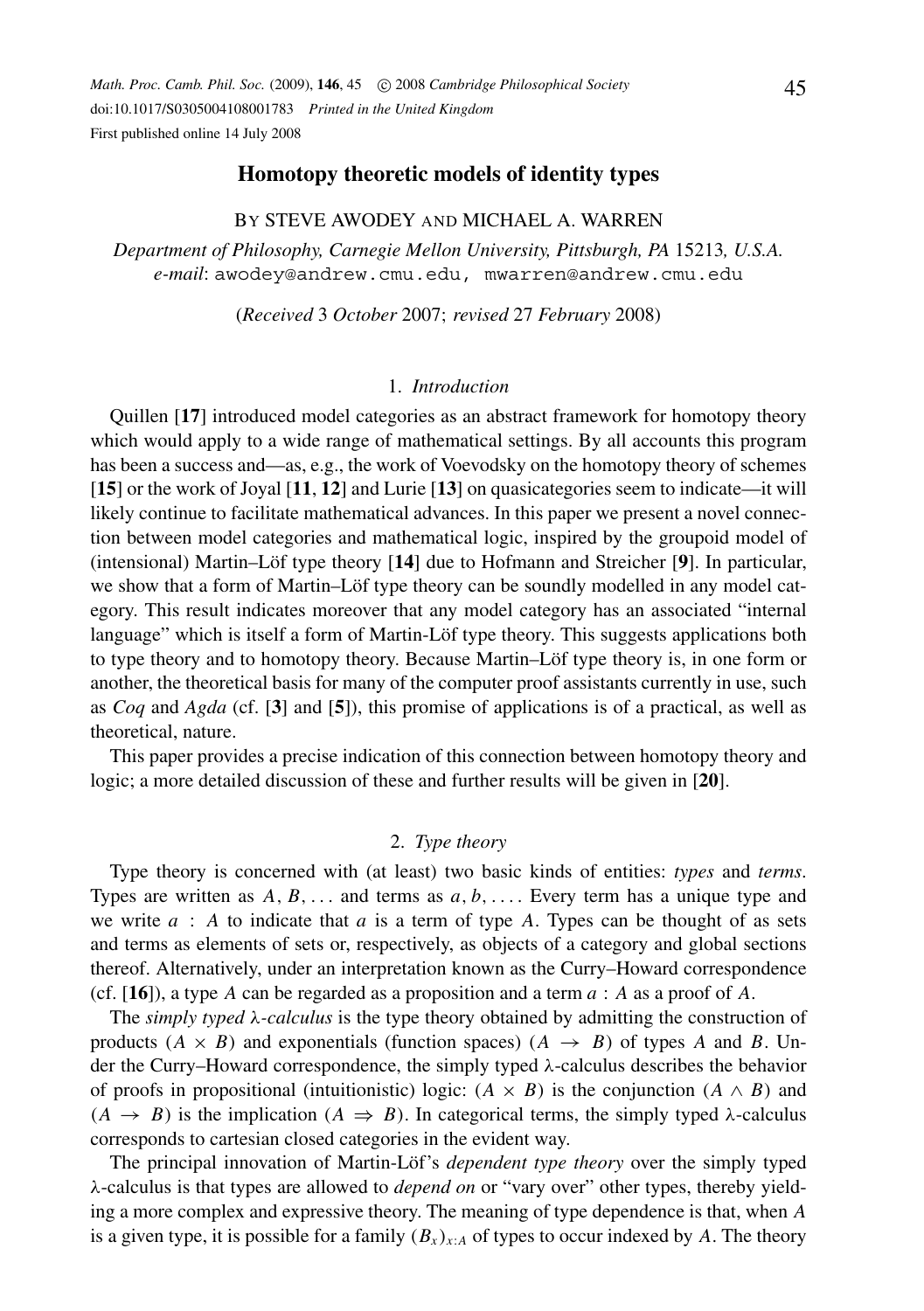# 46 STEVE AWODEY AND MICHAEL A. WARREN

also allows families of types which are themselves indexed by elements of other families of types, and so forth. The basic operations of the theory then correspond to indexed sums and products. These operations, together with type dependence, allow us to regard dependent type theory as an extension of the Curry–Howard correspondence to first-order (intuitionistic) logic. Similarly, the kinds of categories corresponding to dependent type theory are locally cartesian closed categories.

We now present the syntax of Martin–Löf type theory in more detail together with an interpretation, due to Seely [**18**], in locally cartesian closed categories. This interpretation is "non-split" in the sense that it does not model substitution on the nose, but only up to canonical natural isomorphism, due to the pseudo-functoriality introduced by a choice of pullbacks (cf. [**6**] and [**8**]). This presents a problem when one attempts to interpret some of the structural rules of the theory. For example, the rules stating that the type formers are well-behaved with respect to substitution are satisfied only up to isomorphism since the operations describing both the type formers and the behavior of substitution are in general only determined up to isomorphism. In the case of extensional type theory, these issues are resolved, as noted by Hofmann [8], using a result of Bénabou [2] which in essence yields choices of these operations satisfying the corresponding rules. The homotopical interpretation will be given in the Section 3.

### 2·1. *Forms of judgement*

The syntax of type theory is given by first indicating four "forms of judgement". These are the basic kinds of statement which can be formally made in the theory. The first form of judgement is the type declaration  $\vdash$  *A* : type which says that *A* is a type. In a fixed locally cartesian closed category C such a judgement is interpreted as an object *A* of C. As mentioned above, when *A* is a type it is possible to consider *A*-indexed families of types. That  $B(x)$  is an *A*-indexed family of types is indicated by the following form of judgement

$$
x : A \ \vdash \ B(x) : \text{type} \ . \tag{2-1}
$$

Such a judgment is interpreted as an arrow  $f : B \longrightarrow A$  with codomain A following the usual categorical treatment of indexed families.

In (2.1) the part *x* : *A* to the left of the turnstile  $\vdash$  is called the *context* of the judgement. More generally, a list of variable declarations

$$
x_0:A_0,x_1:A_1,\ldots,x_n:A_n
$$

is a context whenever the judgements  $\vdash A_0$ : type and

$$
x_0: A_0, \ldots, x_m: A_m \vdash A_{m+1} \text{ : type}
$$

are derivable for  $0 \leq m < n$ . Upper-case Greek letters  $\Gamma$ ,  $\Delta$ , ... are reserved as names for contexts. Contexts are interpreted in the natural way as chains

$$
A_n \longrightarrow A_{n-1} \longrightarrow \cdots \longrightarrow A_0 \tag{2.2}
$$

of arrows. The empty context is interpreted as the terminal object.

In addition to judgements of the form  $\Gamma$   $\vdash$  A : type there are also judgements of the form

$$
\Gamma \vdash a : A,\tag{2.3}
$$

which state that *a* is a *term* of type *A* in the context  $\Gamma$ . In the empty context a term  $a : A$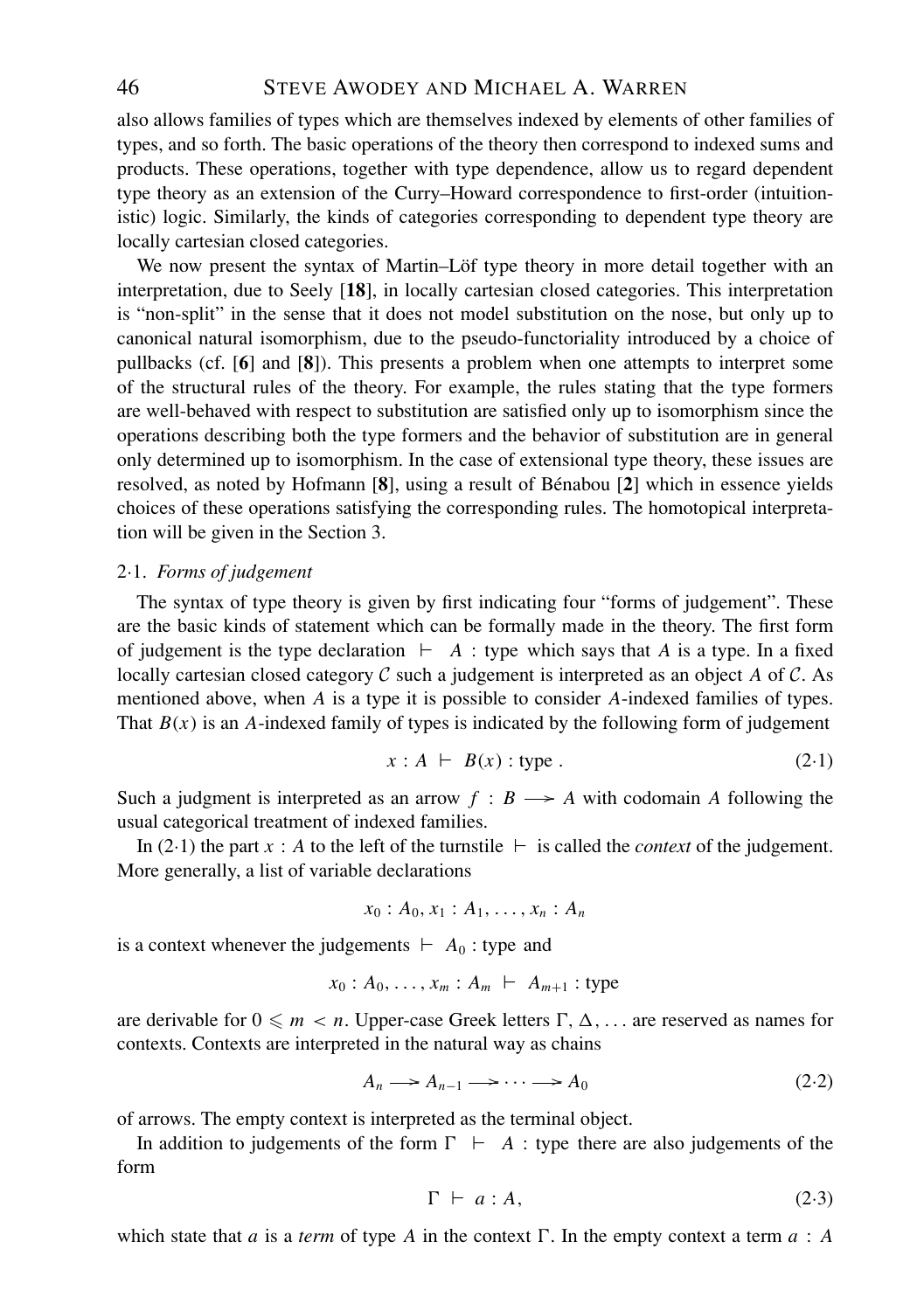is interpreted as a global section  $1 \rightarrow A$  of the object A. Similarly, when  $\Gamma$  is interpreted as a chain of arrows of the form  $(2.2)$  the judgement  $(2.3)$  is interpreted as a section  $a : A_n$ -*A* of the interpretation  $A \longrightarrow A_n$  of  $\Gamma \vdash A$ : type.

Finally, there are also forms of judgement governing *definitional equality* of types and terms as follows:

$$
\Gamma \vdash A = B : \text{type},
$$

$$
\Gamma \vdash a = b : A,
$$

which are interpreted as identities in  $C$ . Henceforth, when no confusion will result, explicit mention of contexts will be elided.

## 2·2. *Dependent sums and products*

Given an *A*-indexed family of types  $B(x)$  the *dependent sum*  $\Sigma_{x:A}$ .  $B(x)$  and the *dependent product*  $\Pi_{x:A}.B(x)$  can be formed. This is usually stated as the following *formation rules* 

$$
\frac{x:A \vdash B(x) : \text{type}}{\vdash \Sigma_{x:A}.B(x) : \text{type}} \Sigma \text{ form.} \quad \text{and} \quad \frac{x:A \vdash B(x) : \text{type}}{\vdash \Pi_{x:A}.B(x) : \text{type}} \Pi \text{ form.}
$$

Under the Curry–Howard correspondence, dependent sums correspond to existential quantifiers and dependent products correspond to universal quantifiers. The behavior of these types is specified by *introduction*, *elimination* and *conversion* rules, which can be thought of either in terms of manipulation of indexed families or their logical significance. For example, the introduction rule for  $\Pi_{x:A}$ .  $B(x)$  is stated as

$$
\frac{x:A \vdash f(x): B(x)}{\vdash \lambda_{x:A}.f(x): \Pi_{x:A}.B(x)} \Pi \text{ into.}
$$

which says that if *f* is family of terms  $f(x) : B(x)$ , then there is a term  $\lambda_{x:A} f(x)$  of type  $\Pi_{x:A}.B(x)$ . Similarly, the elimination rule

$$
\frac{\vdash g:\Pi_{x:A}.B(x) \quad \vdash a:A}{\vdash \text{ app}(g,a):B(a)} \ \Pi \ \text{elim.}
$$

corresponds to the application of an element *g* of the indexed product to *a* : *A*. Finally, the following conversion rule for dependent products states that the application term app $(g, a)$ behaves correctly when *g* is itself of the form  $\lambda_{x:A}. f(x)$ :

$$
x : A \vdash f(x) : B(x) \vdash a : A
$$
  
 
$$
\vdash \text{app}(\lambda_{x:A}.f(x), a) = f(a) : B(a) \text{ } \Pi \text{ conv.}
$$

The dependent sums  $\Sigma_{x:A}$ .*B*(*x*) are likewise required to obey suitable introduction, elimination and conversion rules. When *A* and *B* are types in the same context, the usual product type  $(A \times B)$  and exponential type  $(A \rightarrow B)$  from the simply typed  $\lambda$ -calculus are recovered as  $\Sigma_{x:A}.B$  and  $\Pi_{x:A}.B$ , respectively.

In a locally cartesian closed category  $C$ , the dependent products and sums are interpreted in the natural way using, respectively, the right and left adjoints to the pullback functors.

#### 2·3. *Identity types*

In addition to dependent sums and products it is required that for each type *A* and terms  $a, b : A$ , there exists a type Id<sub>A</sub> $(a, b)$  called the *identity type* which provides the only explicit form of type dependence in the theory considered here. I.e., unlike dependent products and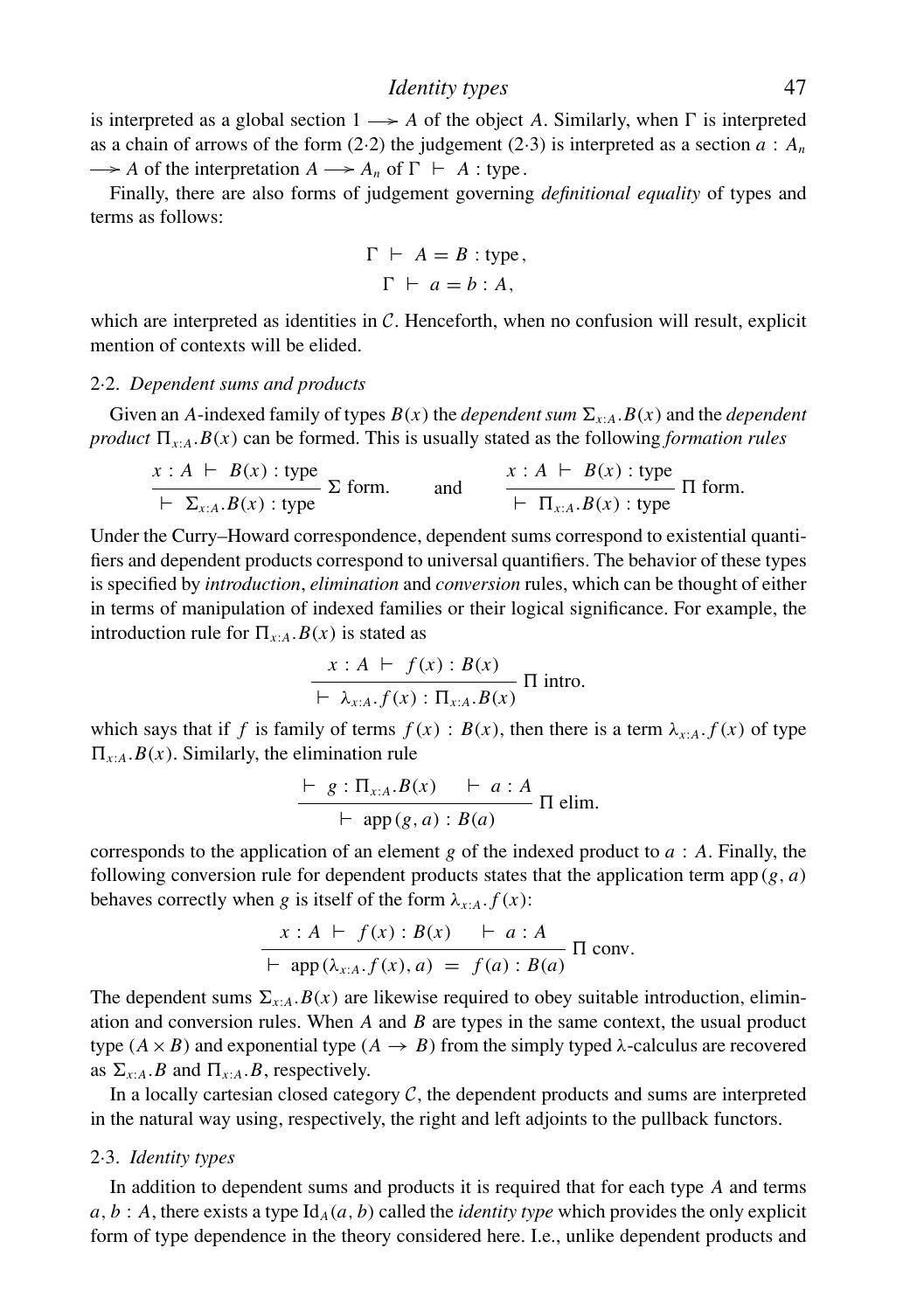# 48 STEVE AWODEY AND MICHAEL A. WARREN

sums, the formation rule for the identity type introduces new type dependencies:

$$
\frac{\vdash a:A \quad \vdash b:A}{\vdash \text{Id}_{A}(a,b) : \text{type}} \text{Id form.}
$$
 (2.4)

Under the Curry–Howard correspondence, this type is regarded as the proposition which states that *a* and *b* denote identical proofs of the proposition *A*. The introduction rule

$$
\frac{\vdash a:A}{\vdash r_A(a): \mathrm{Id}_A(a,a)} \mathrm{Id} \mathrm{intro.}
$$
 (2.5)

states that given a term  $a : A$  there is always a witness  $r_A(a)$  to the proposition that  $a$ is identical to itself. We call  $r_A(a)$  the *reflexivity term*. On the other hand, the distinctive elimination rule

$$
x : A, y : A, z : Id_{A}(x, y) \vdash D(x, y, z) : type
$$
  
\n
$$
\vdash p : Id_{A}(a, b) \qquad x : A \vdash d(x) : D(x, x, r_{A}(x))
$$
  
\n
$$
\vdash J_{A, D}(d, a, b, p) : D(a, b, p)
$$
  
\nId elim. (2.6)

can be recognized as a form of Leibniz's law. Finally, the conversion rule

$$
x : A, y : A, z : Id_{A}(x, y) \vdash D(x, y, z) : type
$$
  
\n
$$
\vdash a : A \qquad x : A \vdash d(x) : D(x, x, r_{A}(x))
$$
  
\n
$$
\vdash J_{A, D}(d, a, a, r_{A}(a)) = d(a) : D(a, a, r_{A}(a))
$$
  
\nId conv. (2-7)

indicates that the elimination term is equal to  $d(a)$  when p is the reflexivity term.

### 2·4. *Locally cartesian closed categories are extensional*

A model of Martin–Löf type theory is *extensional* if the following reflection rule is satisfied:

$$
\frac{\vdash p : \text{Id}_A(a, b)}{\vdash a = b : A} \text{ Id refl.}
$$
 (2.8)

I.e., the identity type  $Id_A(a, b)$  in extensional models captures no more information than whether or not *a* and *b* are definitionally equal. Although type checking is decidable in the intensional theory, it fails to be in the extensional theory obtained by adding (2·8) as a rule governing identity types. This fact is the principal motivation for studying intensional rather than extensional type theories (cf. [**19**] for a more thorough discussion of the phenomenon of intensionality and the difference between intensional and extensional forms of the theory). Under the general interpretation in locally cartesian closed categories sketched above the reflection rule is always valid.

PROPOSITION 2·1. *In the standard interpretation given above, every locally cartesian closed category* C *is extensional.*

*Proof.* Note that it suffices to consider "parameterized" versions of the rules governing identity types. I.e., the rules given above are equivalent, by the structural rules of the theory, to the rules obtained by replacing any terms  $a, b : A$  and  $p : Id<sub>A</sub>(a, b)$  by variables  $x, y : A$ and  $z : Id_A(x, y)$ , and stating judgements in the appropriate context. For example, (2.6) is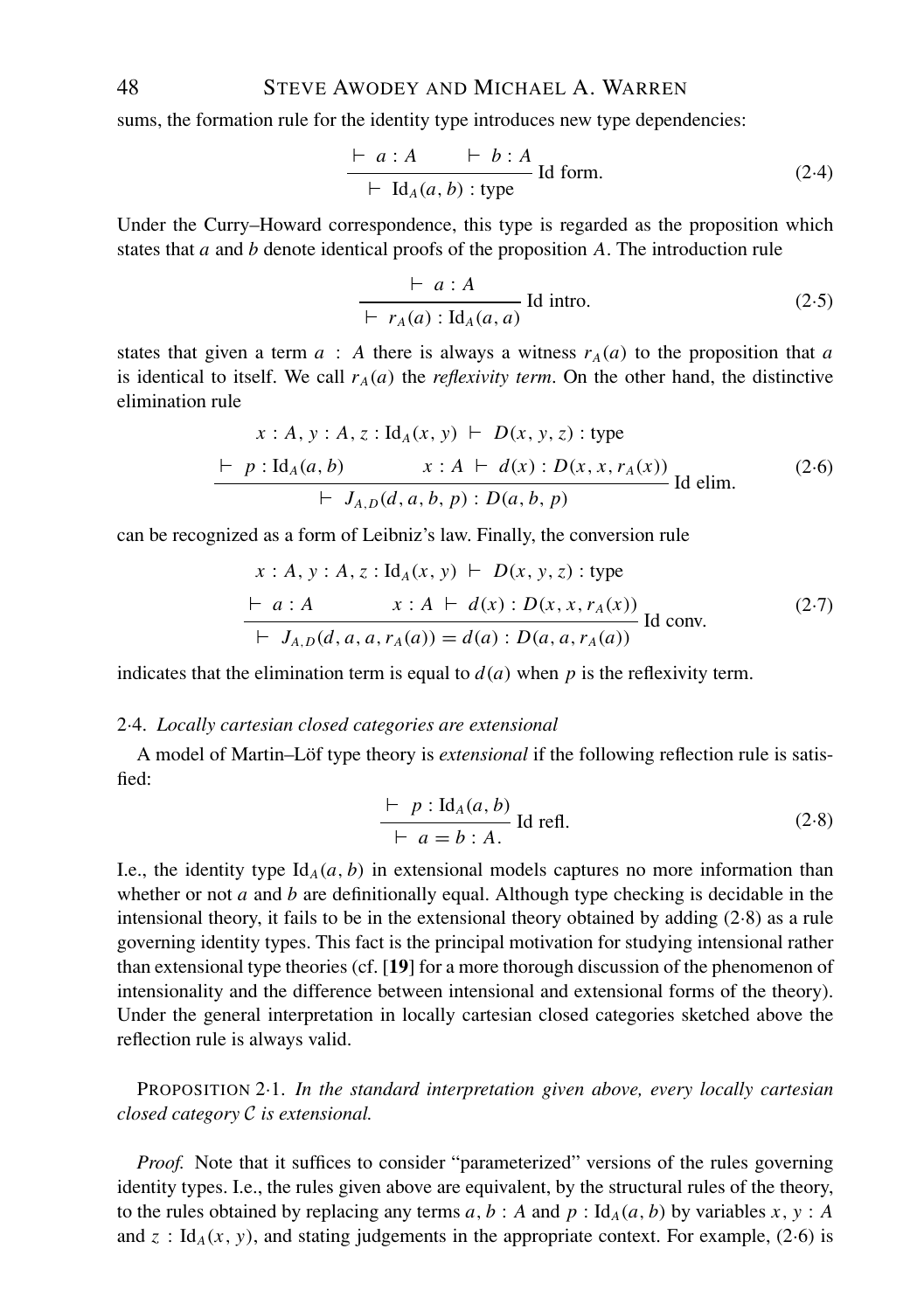equivalent to

$$
x : A, y : A, z : \text{Id}_{A}(x, y) \vdash D(x, y, z) : \text{type}
$$
\n
$$
x : A \vdash d(x) : D(x, x, r_{A}(x))
$$
\n
$$
x, y : A, z : \text{Id}_{A}(x, y) \vdash J_{A, D}(d, x, y, z) : D(x, y, z).
$$

As such, it suffices to prove that, when *A* is an object of *C*, any object Id<sub>*A*</sub> satisfying the introduction, elimination and conversion rules for the identity type is isomorphic to the diagonal  $\Delta$  : *A*  $\rightarrow$  *A*  $\times$  *A*. By the formation and introduction rules (2.4) and (2.5), there exists a factorization



of the diagonal. In the interpretation,  $r$  may itself be regarded as a type over  $\mathrm{Id}_A$ . By (2·9), this type satisfies the hypotheses of the elimination rule and therefore there exists a section  $J: \text{Id}_A \longrightarrow A \text{ of } r,$ 



as required.

We now consider homotopy models of type theory, which do not validate the reflection rule. We note that there are other models of type theory which also refute the reflection rule such as the domain-theoretic ones studied by Streicher in [**19**].

#### 3. *Homotopy theoretic models*

In order to obtain models of type theory which do not validate the reflection rule additional higher-dimensional structure can be considered in the interpretation. One way to add such structure is via the device of weak-factorization systems and Quillen model categories (cf. [**4**] and [**17**]).

### 3·1. *Weak factorization systems*

In any category C, given maps  $f : A \longrightarrow B$  and  $g : C \longrightarrow D$ , we write

 $f \uparrow g$ 

to indicate that *f* has the *left-lifting property* (*LLP*) with respect to *g*. I.e. for any commutative square

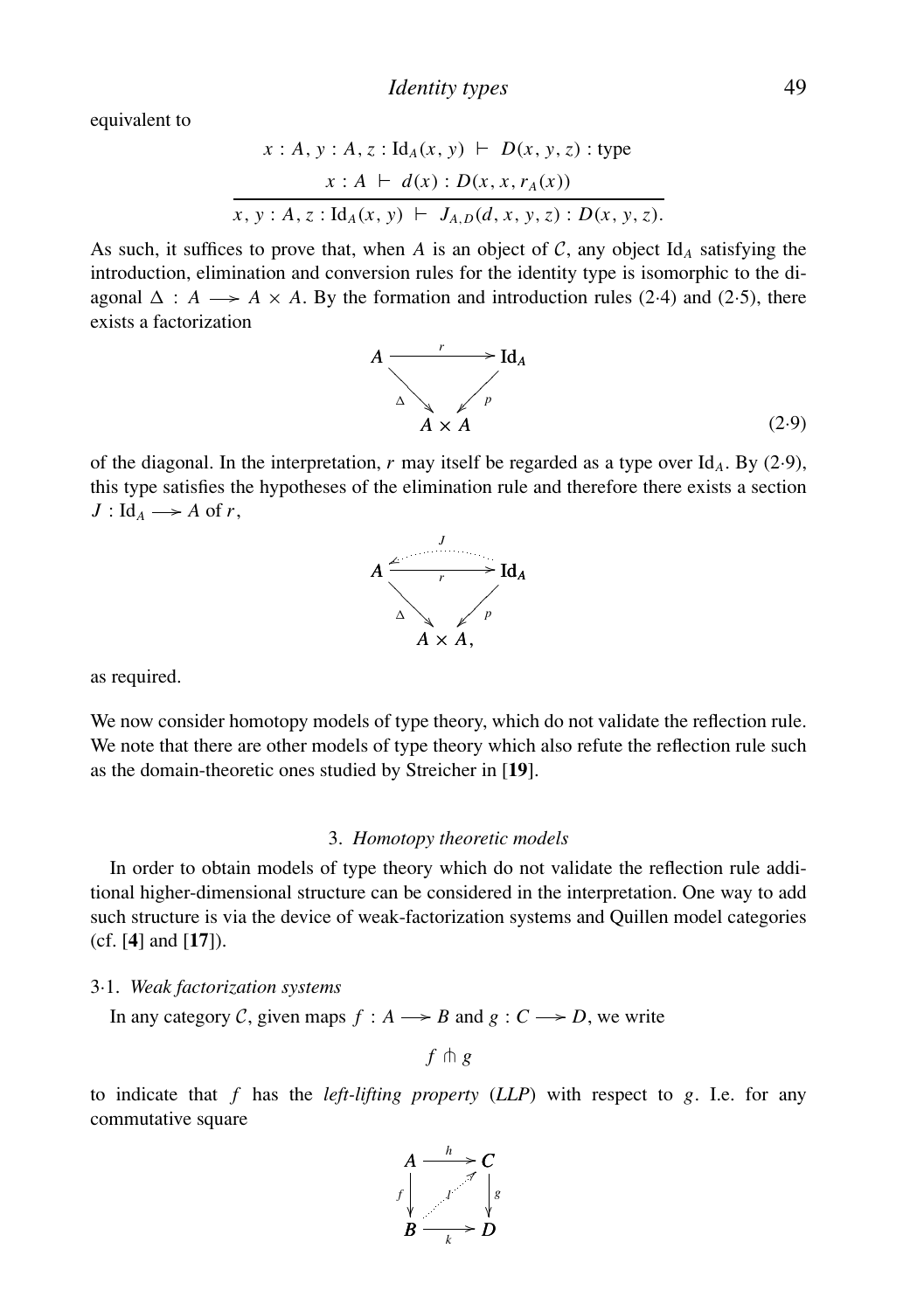there exists a map  $l : B \longrightarrow C$  such that  $g \circ l = k$  and  $l \circ f = h$ . Similarly, if M is any collection of maps we denote by  $\mathbb{R}^m$  the collection of maps in C having the LLP with respect to all maps in  $\mathfrak{M}$ . The collection of maps  $\mathfrak{M}^{\mathbb{m}}$  is defined similarly.

A *weak factorization system*  $(\mathfrak{L}, \mathfrak{R})$  in a category C consists of two collections  $\mathfrak{L}$  (the "left-class") and  $\Re$  (the "right-class") of maps in  $\mathcal C$  such that:

(1) every map  $f : A \longrightarrow B$  has a factorization as



where *i* is a member of  $\mathfrak L$  and *p* is a member of  $\mathfrak R$ ;

(2)  $\mathfrak{L}^{\oplus} = \mathfrak{R}$  and  $\mathfrak{L} = {}^{\oplus} \mathfrak{R}$ .

## 3·2. *Model categories*

A (*closed*) *model category* [17] is a bicomplete category  $C$  equipped with subcategories F (*fibrations*), C (*cofibrations*) and W (*weak equivalences*) satisfying the following two conditions:

(1) ("Three-for-two") given a commutative triangle



if any two of *f*, *g*, *h* are weak equivalences, then so is the third;

(2) both  $(\mathfrak{C}, \mathfrak{F} \cap \mathfrak{W})$  and  $(\mathfrak{C} \cap \mathfrak{W}, \mathfrak{F})$  are weak factorization systems.

A map f is an *acyclic cofibration* if it is in  $\mathfrak{C} \cap \mathfrak{W}$ , i.e. both a cofibration and a weak equivalence. Similarly, an *acyclic fibration* is a map in  $\mathfrak{F} \cap \mathfrak{W}$ , i.e. which is simultaneously a fibration and a weak equivalence. An object *A* is said to be *fibrant* if the canonical map *A* -1 is a fibration. Similarly, A is *cofibrant* if  $0 \rightarrow A$  is a cofibration.

Examples of model categories include the following:

- (1) the category **Top** of topological spaces with fibrations the Serre fibrations, weak equivalences the weak homotopy equivalences and cofibrations those maps which have the LLP with respect to acyclic fibrations. The cofibrant objects in this model structure are retracts of spaces constructed, like CW-complexes, by attaching cells;
- (2) the category **SSet** of simplicial sets with cofibrations the monomorphisms, fibrations the Kan fibrations and weak equivalences the weak homotopy equivalences. The fibrant objects for this model structure are the Kan complexes;
- (3) the category **Gpd** of (small) groupoids with cofibrations the functors injective on objects, fibrations the Grothendieck fibrations and weak equivalences the categorical equivalences. Here all objects are both fibrant and cofibrant.

The reader should consult, e.g., [**7**] or [**10**] for further examples and details.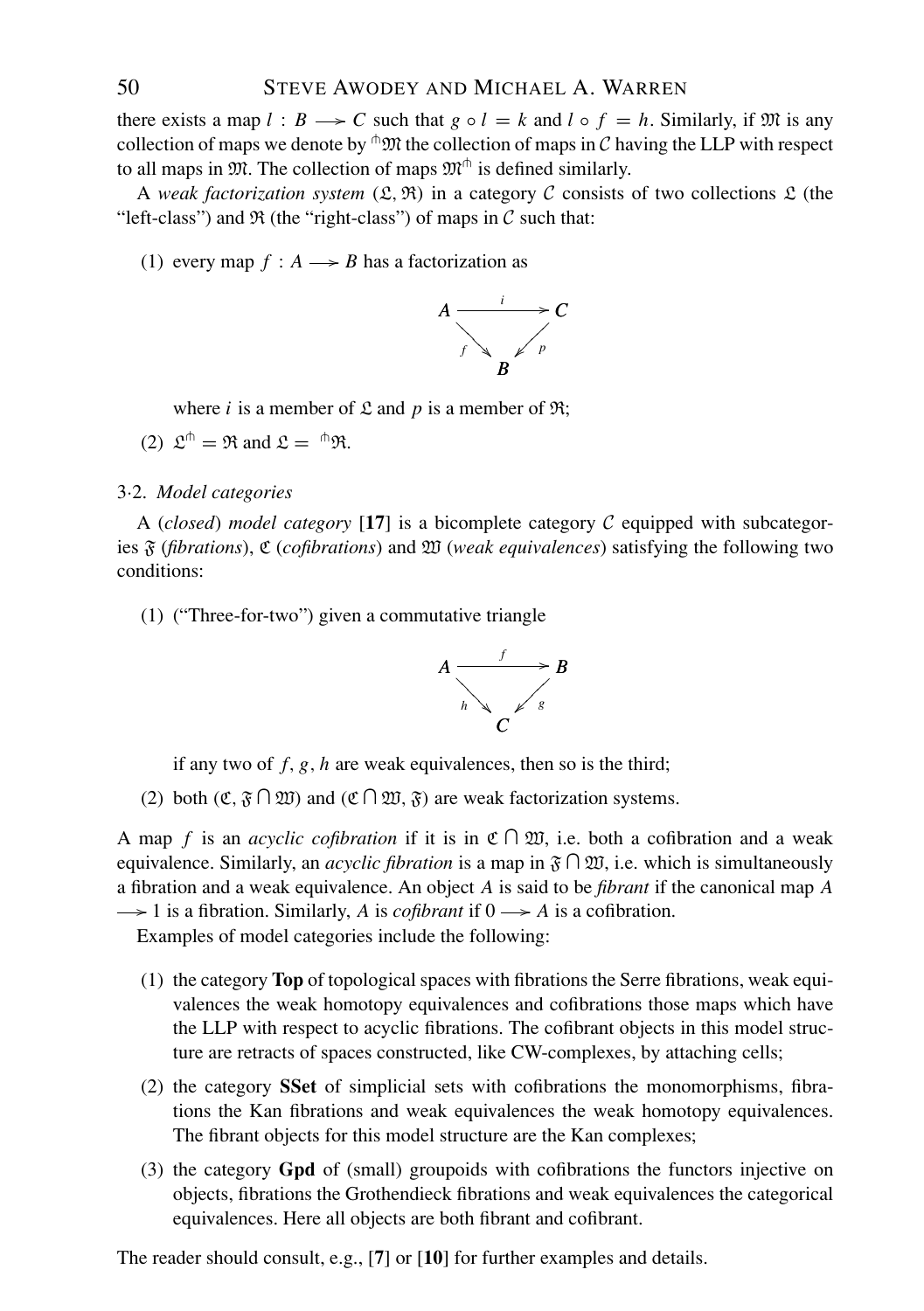### 3·3. *Path objects*

Recall from [10] that in a model category C a (*very good*) *path object*  $A<sup>I</sup>$  for an object A consists of a factorization

$$
A \xrightarrow[\Delta]{r} A^I
$$
\n
$$
A \times A
$$
\n(3.1)

of the diagonal map  $\Delta: A \longrightarrow A \times A$  as an acyclic cofibration *r* followed by a fibration *p*. Paradigm examples of path objects are given by exponentiation by the "unit interval" *I* in either **Gpd** or, when the object *A* is a Kan complex, in **SSet**. With the model structures described in Section 3·2 above, we take *I* in **Gpd** to be the free connected groupoid with exactly two objects and one isomorphism between them (i.e., the "arrow category") and in **SSet** we take *I* to be the 1-simplex  $\Delta[1]$ .

Path objects may also be fruitfully considered in the context of weak factorization systems, where the left class  $\mathfrak L$  is thought of as the acyclic cofibrations and the right class  $\mathfrak R$ as the fibrations. In both weak factorization systems and model categories path objects are guaranteed to exist, but need not be uniquely determined. Moreover, the path object construction is often functorial.

### 3·4. *The interpretation*

Whereas the idea of the Curry–Howard correspondence is often summarized by the slogan "Propositions as types", the idea underlying the interpretation of type theory in weak factorization systems and model categories is

### *Fibrations as types*.

Specifically, assume that  $\mathcal C$  is a finitely complete category with a weak factorization system  $({\mathfrak{L}}, {\mathfrak{R}})$ . Because most interesting examples arise from model categories, we refer to maps in  $\mathfrak L$  as acyclic cofibrations and those in  $\mathfrak R$  as fibrations. We describe the interpretation in the style of an "internal language" for  $C$ , as in Section 2 for locally cartesian closed categories.

In such a category C, a judgement  $\vdash A$  : type is interpreted as a fibrant object A of C. Similarly,  $x : A \vdash B(x)$ : type is interpreted as a fibration  $f : B \longrightarrow A$ . Contexts are interpreted as chains of fibrations. Terms  $\Gamma + a : A$  in context are interpreted, as usual, as sections of the interpretation of  $\Gamma \vdash A$ : type.

Thinking, in this way, of fibrant objects as types and fibrations as dependent types, the natural interpretation of the identity type  $Id_A(a, b)$  should be as the fibration of paths in *A* from *a* to *b*, and *x*, *y* :  $A \vdash \text{Id}_A(x, y)$  : type should be "the" fibration of all paths in A. That is, it should be a path object for *A*.

We now show that this interpretation soundly models a form of type theory with identity types (see Appendix A for the details of this theory). The interpretation of type formers other than identity types, together with some of the coherence issues related to the interpretation, is discussed in Section 4.

THEOREM 3·1. *Let* C *be a finitely complete category with a weak factorization system and a functorial choice* (−)*<sup>I</sup> of path objects in* C*, and all of its slices, which is stable under substitution. I.e., given any fibration*  $B \longrightarrow A$  *and any arrow*  $\sigma : A' \longrightarrow A$ , the evident *comparison map is an isomorphism*

$$
\sigma^*(B^I) \cong (\sigma^*B)^I.
$$

*Then*  $C$  *is a model of a form of Martin–Löf type theory with identity types.*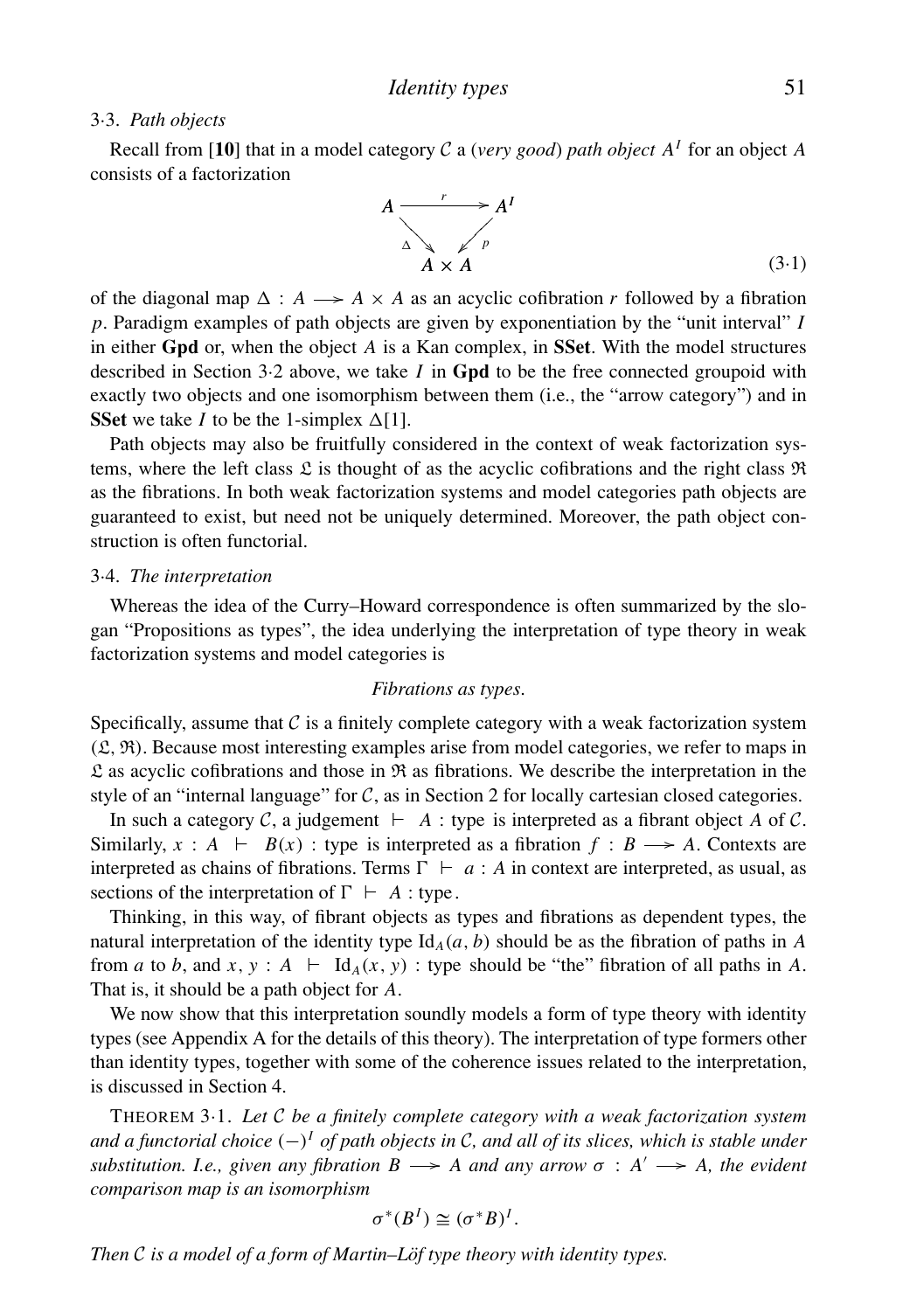*Proof.* We may work in the empty context since the relevant structure is stable under slicing. Given a functorial choice of path objects (3·1), we interpret, given a fibrant object *A*, the judgement *x*, *y* :  $A \vdash \text{Id}_A(x, y)$  as the path object fibration  $p : A^I \longrightarrow A \times A$ . Because  $p$  is a fibration, the formation rule  $(2.4)$  is satisfied. Similarly, the introduction rule (2.5) is valid because  $r : A \longrightarrow A^I$  is a section of p.

For the elimination and conversion rules, assume that the following premisses are given

$$
x : A, y : A, z : Id_A(x, y) \vdash D(x, y, z) : type,
$$
  
 $x : A \vdash d(x) : D(x, x, r_A(x)).$ 

We have, therefore, a fibration  $g: D \longrightarrow A^I$  together with a map  $d: A \longrightarrow D$  such that  $g \circ d = r$ . This data yields the following commutative square:



Because *g* is a fibration and *r* is, by definition, an acyclic cofibration, there exists a diagonal filler

$$
A \xrightarrow{l} D
$$
\n
$$
r \downarrow \qquad \qquad \downarrow s
$$
\n
$$
A^{I} \xrightarrow{l} A^{I}.
$$
\n(3.2)

Choose such a filler *J* as the interpretation of the term:

 $x, y: A, z: \mathrm{Id}_A(x, y) \vdash J_{A, D}(d, x, y, z): D(x, y, z).$ 

Commutativity of the bottom triangle of (3·2) is precisely the conclusion of the elimination rule (2·6) and commutativity of the top triangle is the conversion rule (2·7).

Examples of categories satisfying the hypotheses of Theorem 3·1 include **Gpd**, **SSet** and many simplicial model categories [**17**] (including, e.g., simplicial sheaves and presheaves). We include a proof of this fact for the benefit of those readers who are familiar with simplicial model categories. This example will be considered in more detail in [**20**].

COROLLARY 3·2. *Every simplicial model category* C *in which* C *is the class of monomorphisms satisfies the hypotheses of Theorem* 3·1*, and is therefore a model of intensional type theory.*

*Proof.* Let *I* be the unit interval  $\Delta[1]$  in **SSet**, and consider, for any fibrant object *A* of *C*, the factorization of the diagonal given by



where  $r$  is the "constant loop" map obtained as the transpose, under the (enriched) adjunctions involved, of the projection  $I \otimes A \longrightarrow A$ , and p is the map  $A^I \longrightarrow A^{\partial I}$  induced by the inclusion of the boundary  $\partial I$  into *I*. Because  $\partial I \longrightarrow I$  is a monomorphism and *A* is fibrant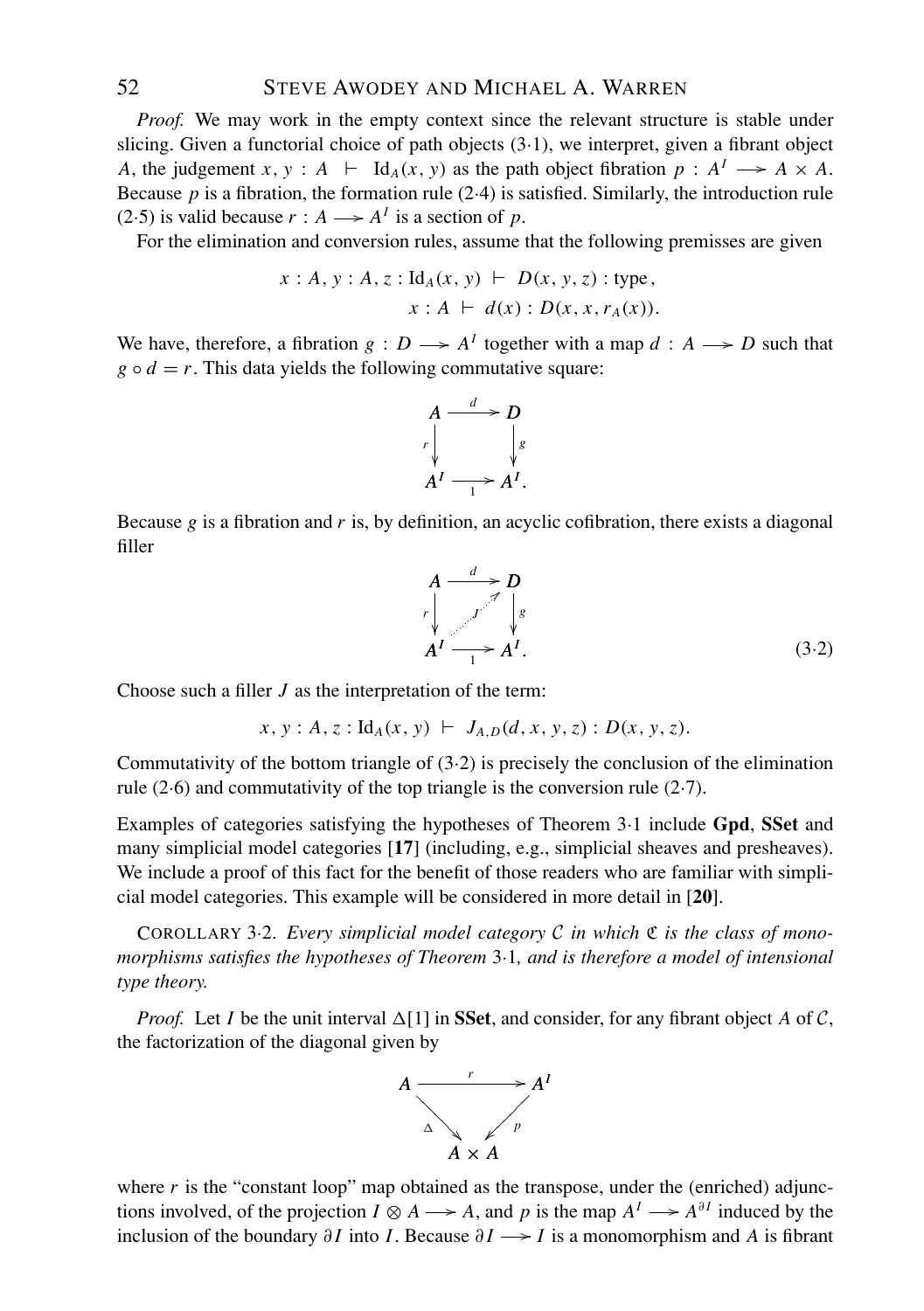# *Identity types* 53

it follows that  $p$  is a fibration. Because  $r$  is a simplicial homotopy equivalence it is also a weak equivalence. The required pullback stability is seen to hold using the adjunctions defining the factorization. Stability under slicing of this choice of factorization (as well as the structure defining simplicial model categories) is a routine verification.

### 4. *Additional topics*

We now briefly consider the particular features of the type theory occurring as the internal language of model categories, as well as the connection of this work with the groupoid model of Hofmann and Streicher [**9**]. These topics will be addressed fully in [**20**].

### 4·1. *The internal language of model categories*

The form of type theory to which Theorem 3·1 applies differs from the standard theory presented in, say, [**14**] in two ways. First, because arbitrary model categories need not be locally cartesian closed—or, even if they are, need not have  $\Pi$  functors which preserve fibrations—such a category may not possess sufficient structure to interpret dependent products in the standard way. However, for the purposes of modelling type theory this is not much of a limitation since most model categories do possess well behaved  $\Pi$  functors. So, for example, **SSet** as well as most other presheaf model categories do, *qua* toposes with appropriate model structures, support the interpretation of dependent products. Note that the rules for dependent sums are, trivially, always valid in this interpretation because fibrations are stable under composition. The second distinguishing feature of the internal language of model categories is that the interpretation of *J* terms need not satisfy the "Beck-Chevalley" condition—traditionally assumed as part of Martin-Lof type theory— ¨ which states that, given  $v : A \models B(v)$ : type and  $c : A$  together with the other hypotheses of the elimination rule, one has

$$
(J_{B(v),D}(d(v),a(v),b(v),p(v)))[c/v] = J_{B(c),D}(d(c),a(c),b(c),p(c)).
$$
 (4-1)

The reason that  $(4.1)$  need not hold is that in interpreting the *J* term a choice of lift  $(3.2)$ is made, and it may not, in general, be possible to choose such lifts in a way which is compatible with pullback. Nonetheless, there will always exists a (right) homotopy between the interpretations of these terms and, in particular, the type

$$
Id(J_{B(v),D}(d(v),a(v),b(v),p(v))[c/v], J_{B(c),D}(d(c),a(c),b(c),p(c))) \qquad (4.2)
$$

is always inhabited. Semantically, this follows from the fact that diagonal fillers for squares



in which  $f$  is an acyclic cofibration and  $g$  is a fibration are always unique up to (right) homotopy in model categories (cf. [**10**, section 1·2]). Syntactically, (4·2) can be shown to be inhabited using an appropriately chosen instance of (2·6).

We believe that the failure of  $(4.1)$  to hold constitutes a virtue, rather than a defect, of homotopy-theoretic models. Indeed, from the perspective of homotopy theory, higherdimensional category theory, and mechanical implementation of type theory, an internal language with some (limited) form of higher-dimensional structure governing the behavior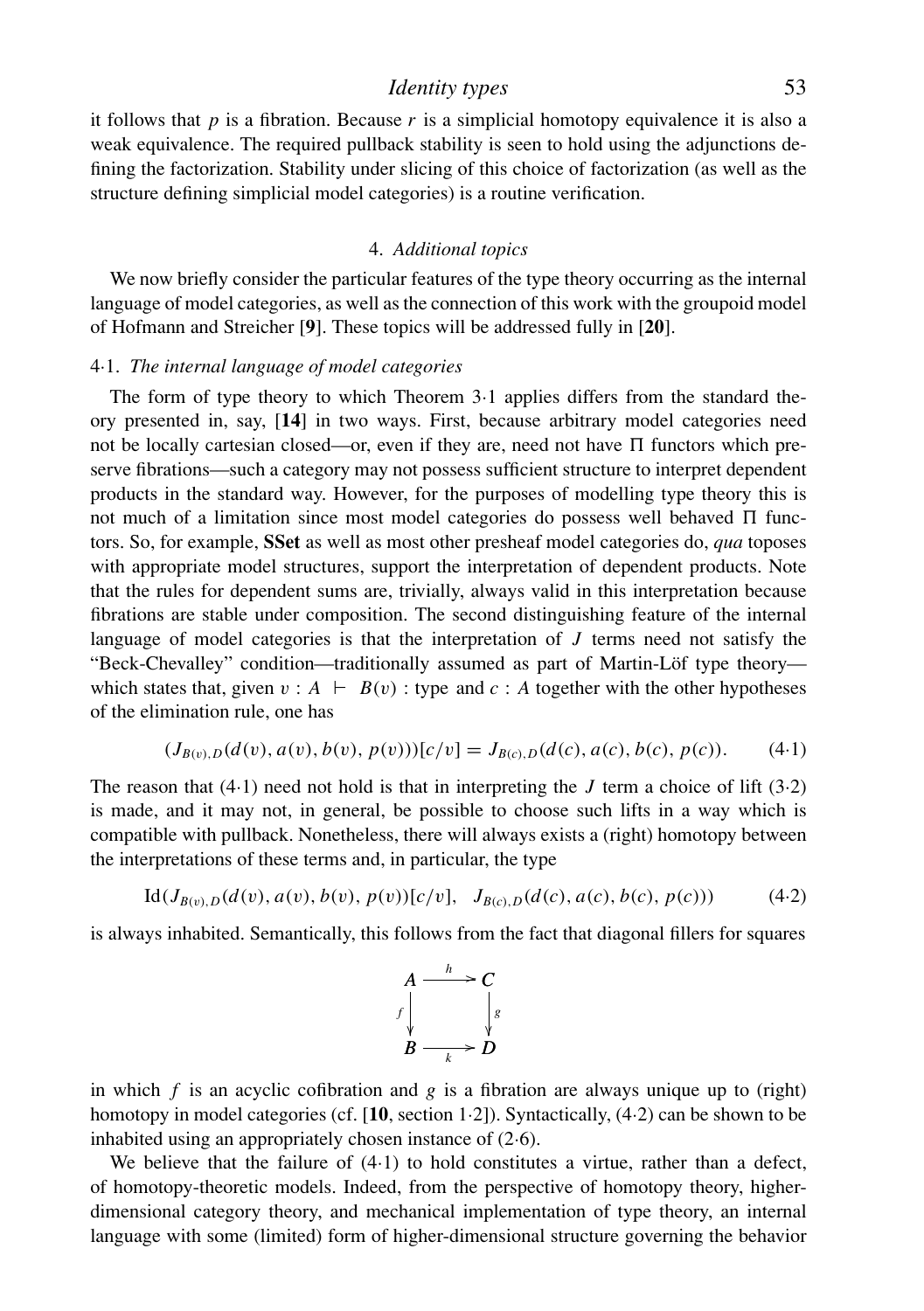54 STEVE AWODEY AND MICHAEL A. WARREN

of substitution is quite acceptable. Such theories, which involve a limited form of explicit substitution (cf. [**1**]), will be considered in detail in [**20**].

### 4·2. *Models satisfying the coherence condition*

Although the form of type theory modelled in all model categories and finitely complete categories with weak factorization systems is interesting in its own right, it is natural to consider models satisfying the coherence condition (4·1). A detailed analysis of models satisfying (4·1) will be found in [**20**]; for now, we sketch one way to obtain such models. In order to simplify the discussion we assume the ambient category  $C$  is a cartesian closed model category (or an appropriately enriched model category). Then, if  $\mathcal C$  contains a unit interval *I* satisfying certain basic axioms such that exponentiation  $A<sup>I</sup>$  yields a path object for each *A*, it is possible to define a (fibered) endofunctor  $T : C \rightarrow C$  the pointed algebras of which are distinguished fibrations called *split fibrations* (and in many cases *T* will be a monad, although this is not strictly necessary). Instead of interpreting types as fibrations we now interpret types as *split fibrations* in this sense. Assuming that *I* possesses appropriate structure it is possible to choose lifts  $(3.2)$  which satisfy  $(4.1)$ . For example, the Hofmann-Streicher model in **Gpd** is obtained in this way from the model structure. It remains an open question whether it is possible to prove a precise coherence (or strictification) theorem, relating homotopy-theoretic models which do not satisfy (4·1) with models which do, analogous to the result of Hofmann [**8**] which, in a sense, solves the coherence issue related to the interpretation of extensional type theory in locally cartesian closed categories.

#### *Appendix A. The syntax of type theory*

The form of type theory validated as indicated in Theorem  $3.1$  consists of  $(2.4)$ – $(2.7)$ together with the usual structural rules (cf. [**14**, **16**]) and the following "Beck–Chevalley" rules for the identity type and reflexivity terms:

$$
x : C \vdash A(x) : \text{type} \quad x : C \vdash a(x), b(x) : A(x) \vdash c : C
$$
  
\n
$$
\vdash (\text{Id}_{A(x)}(a(x), b(x)))[c/x] = \text{Id}_{A(c)}(a(c), b(c)) : \text{type} \quad \text{Id B.-C.}
$$
  
\n
$$
x : C \vdash A(x) : \text{type} \quad x : C \vdash a(x) : A(x) \vdash c : C
$$
  
\n
$$
\vdash (r_{A(x)}(a(x)))[c/x] = r_{A(c)}(a(c)) : \text{Id}_{A(c)}(a(c), a(c)) \quad \text{r B.-C.}
$$

*Acknowledgements.* We would like to thank Andrej Bauer, Andre Joyal, Per Martin– ´ Löf and Alex Simpson for discussions of this material. We also thank Erik Palmgren and Richard Garner for inviting us to speak at the workshop "Identity Types - Topological and Categorical Structure" held at Uppsala in November of 2006. We give special thanks to Ieke Moerdijk, for suggesting this research topic, and to Nicola Gambino and Thomas Streicher for many useful discussions and detailed comments on a draft of this paper. Finally, we thank the anonymous referee for several useful comments.

#### **REFERENCES**

- [**1**] M. ABADI, L. CARDELLI, P.–L. CURIEN and J.–J.LEVY ´ . Explicit substitution. In *Proceedings of the* 17*th ACM SIGPLAN-SIGACT Symposium on Principles of Programming Languages* (ACM Press, 1989), 31–46.
- [**2**] J. BENABOU ´ . Fibred categories and the foundations of naive category theory. *J. Symbolic Logic* **50** (1985), 10–37.
- [3] Y. BERTOT and P. CASTÉRAN. *Interactive Theorem Proving and Program Development* (Springer-Verlag, 2004).